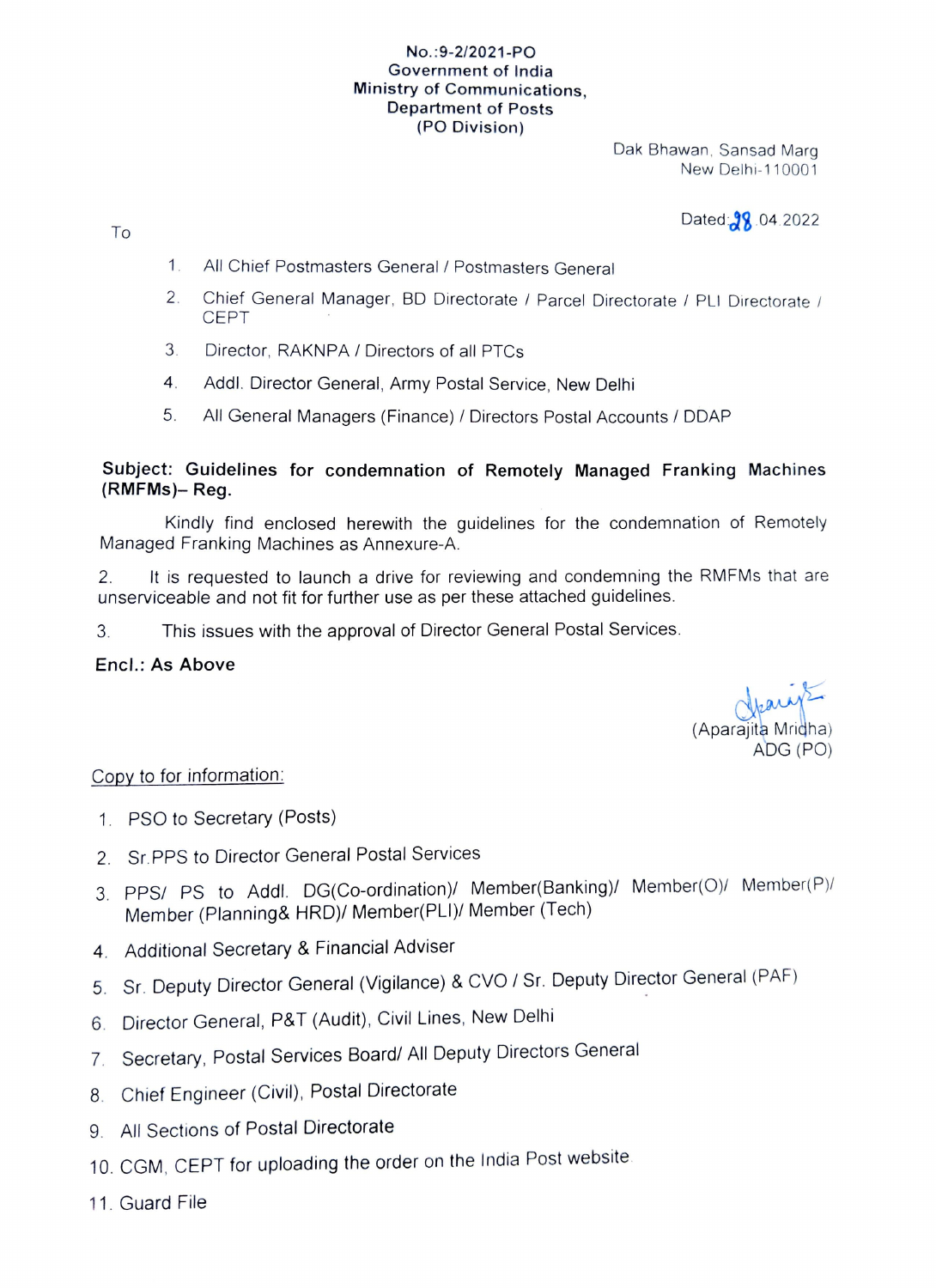Annexure-A

No.: 9-2/2021-PO Dated: .04.2022

### Guidelines for the Condemnation of Remotely Managed Franking Machines RMFMs)

The exercise of condemnation of Remotely Managed Franking Machines will be carried out by a Condemnation Committee constituted at Circle level. The recommendations of the Committee will be considered for acceptance by Chief Postmaster General or the authority who is competent to purchase the RMFMs, with the concurrence of CIFA or RIFA. The Committee must follow the below mentioned guidelines while condemning the RMFMs.

### Composition of Condemnation Committee

1. (i) A Committee for condemnation of Remotely Managed Franking Machines (RMFMs) may be constituted by the Chief Postmaster General or the authority who is competent to purchase the item in each Postal Circle. The Committee will comprise not less than 3 members, as suggested below:

a) A suitable JTS or STS Officer working in Circle Office or Circle as the Chairman of the Committee,

b) A representative from Finance wing of the Circle (CAO or ACAO or Sr. AO or AO) nominated by head of Postal Account Office (PAO).

c) A technical member working with a Government Department or PSUs such as MTNL, BSNL, ECIL, BEL etc., who is preferably based in the city where Circle Office is situated. This member should possess a Master's or Bachelor's Degree in Engineering or Diploma or Certification in the field of electronics.

Note 1: An officer of the Department of the level of PS Group "B" and having sufficient working knowledge of electronic equipment or preferably RMFMs can be made the technical member of the Committee, if no suitable officer as mentioned in sub-point (c) above, is available.

Note 2: The Chief Postmaster General may nominate additional members if found necessary. However, the maximum number of members may be restricted to 5.

# Points for Consideration of Condemnation Committee

2. Committee shall keep following points in view while considering the condemnation of the RMFMs:

(i) The Committee may recommend condemnation of only such machines which are found to be unserviceable. To determine the issue of unserviceability, the Committee may depend primarily upon the certificate of Divisional Head, which may be cross verified by the fitness certificate issued by the vendor.

(ii) Further, as informed by the Original Equipment Manufacturer (OEM) or the vendors, the machines become due for condemnation after their End-of-Life(EoL). However, this age criterion is only an indicative factor to be considered before condemnation. Many times, RMFMs are in working condition even after the life span indicated by the vendor. On the other hand, in some other instances, especially in cases where the volume of franking is high, the machines may become unserviceable before the time span indicated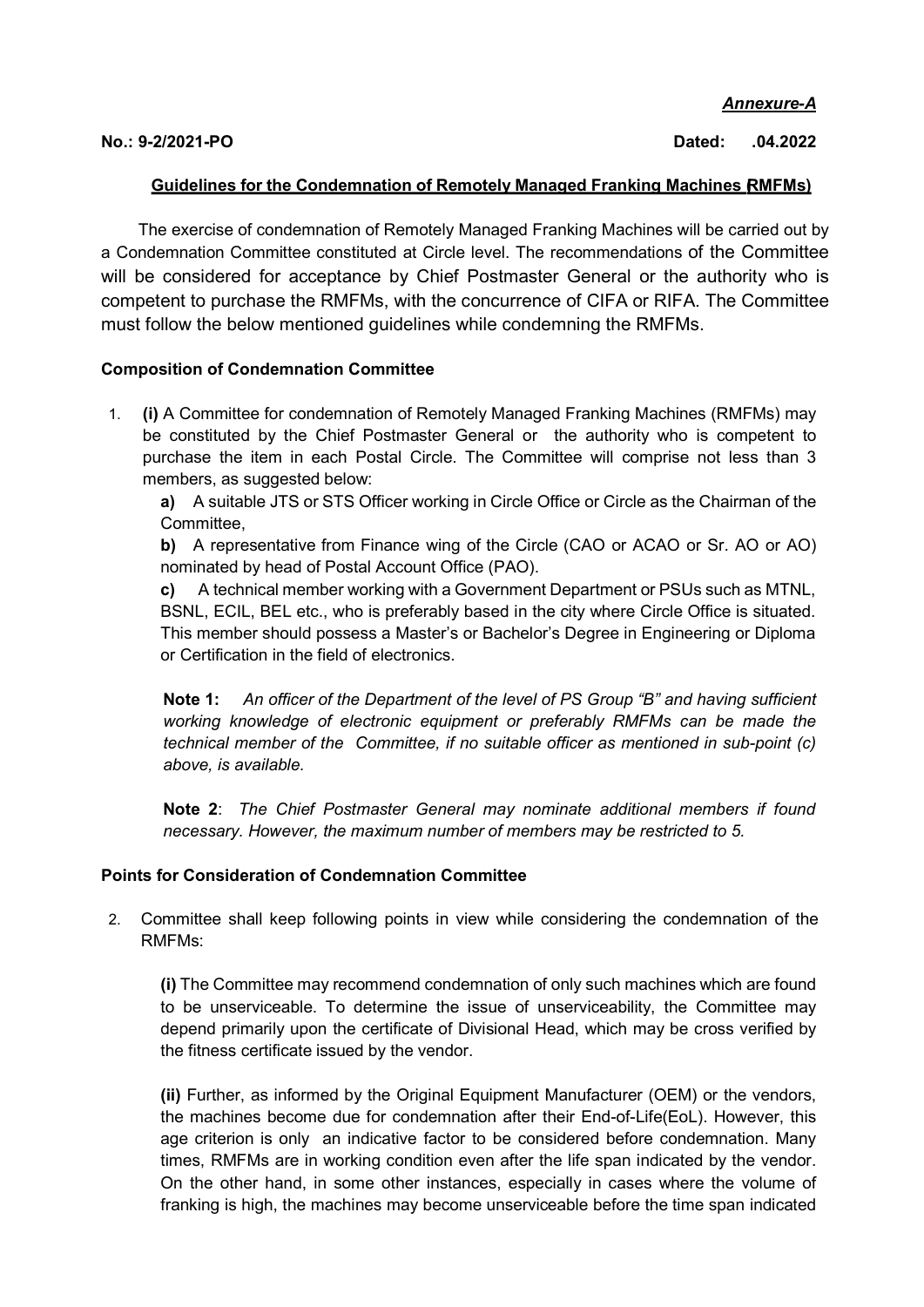by the vendor.

(iii) The process of condemnation of RMFMs should be initiated on a case to case basis, considering the following parameters along with examining the suitability for use of the machines:

- (a) Vendor prescribed lifespan,
- (b) Average no. of franked articles
- (c) Amount spent on repairing should not be more than the utility of RMFM

(iv) A tentative matrix of these parameters (lifespan, number of franks generated) on which the Committee should assess the machine is placed as  $Annexure-A1$  for ready reference.

- 3. Subsequent to the consideration of all relevant factors by the Condemnation Committee, only those machines that have been found unserviceable and not fit for further use will be condemned, subject to a clear recommendation to that effect from the Condemnation Committee.
- 4. Condemnation Committee should refer to the related papers (Purchase Order, Bill, History Sheet, etc.) while making decision for the condemnation of RMFMs. In instances where RMFM related papers could not be traced, the Committee may take its own decision after due examination of the functional status and productivity of the machine. Further, in such instances, a certificate confirming unserviceability should also be obtained from the vendor for considering these machines for condemnation. Committee may refer to the number of franks generated (as mentioned in **Annexure-A1**) by the RMFM. Further, if number of franks generated are not available Committee shall look into the anticipated cost for the repairing of machine. If the amount needed for repair is more than the utility of the RMFM, machines may be recommended for condemnation.
- 5. The meeting of the Condemnation Committee can be held at any place which is convenient for this purpose.
- 6. The lifespan mentioned in **Annexure-A1** are purely indicative and Circles may adopt the most economic course of action depending upon the local conditions under the overall guidelines given above.
- 7. RMFMs that have been declared due for condemnation in the field units should be disposed of following all the standard Departmental instructions, guidelines issued by Government of India and Rules of General Financial Rules, 2017.
- 8. Once the machines are condemned, they should be removed from office use and kept in the area allocated for scrapped equipment. It should also be ensured that service and inventory labels may be removed from the machines. Annual Maintenance Contract (AMC), if any, should be stopped with the effective date of condemnation.
- 9. Circles shall take the concurrence of the respective Circle Internal Finance Advice (CIFA) before condemning the machines.
- 10. Further, guidelines issued by Ministry of Environment and Forest for handling and disposal of e-waste vide Gazette Notification S.O. 1035 (E) dated  $12<sup>th</sup>$  May, 2011 may also be adhered to while disposing of the RMFMs.